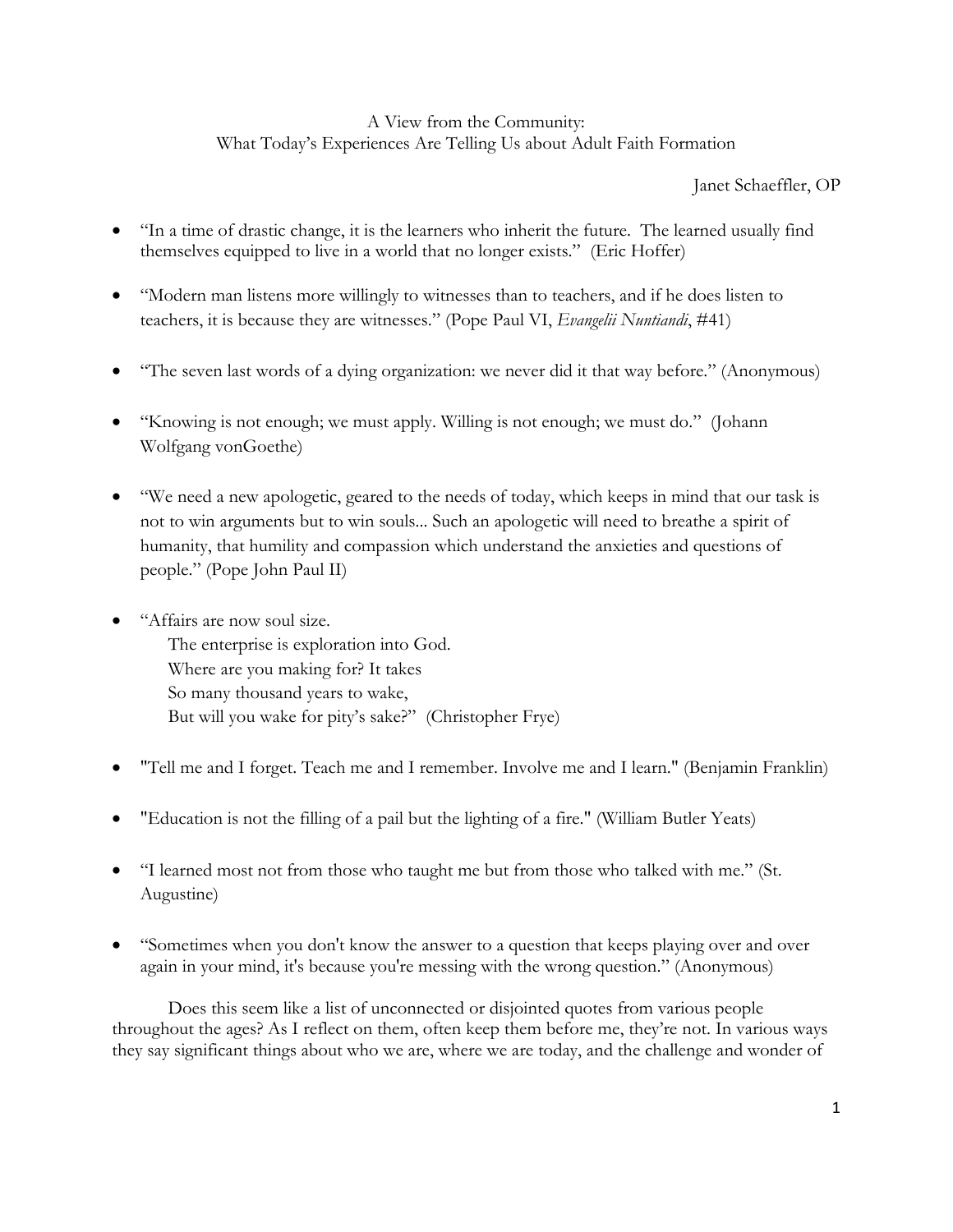adult faith formation in our church. They remind us of our successes and triumphs; they prompt us forward to work for and live "for the more."

As we embark on this short overview and reflection on adult faith formation today, that is what we will do here:

- Reflect on some signs of growth, some best practices, in our ministry of adult faith formation over the last several years
- Explore some continuing challenges for areas of development and progression for the years ahead

(And, for now and the days ahead, you might use these quotes – yourself and with your adult faith formation committees/teams – to ask: what does this call us to in our ministry within our adult-centered communities?)

## **Background/Sources for these Reflections**

Where do these reflections on the signs of growth, the best practices, and the continuing challenges come from? For me, they are a result of several experiences in which I have been privileged to be involved:

- Ministering as Director of Catechetics and Adult Faith Formation at several parishes
- Serving as Director of Adult Faith Formation for an archdiocese
- Conducting a best practices study of adult faith formation of the parishes within one archdiocese
- For the last three years (and ongoing) conducting an international best practices study of adult faith formation
- Having the privilege of working with countless leaders of adult faith formation from across the country as they pursued a Certificate in Adult Faith Formation through the University of [Dayton's VLCFF](https://vlc.udayton.edu/) (Virtual Learning Community for Faith Formation
- In my present ministry, working with and in parishes and (arch)dioceses around the country through various adult faith formation opportunities

Some of the vision, ideas, and best practices that were generated in the archdiocesan best practice study can be explored in [Nuts & Bolts: Planning and Best Practices for Adult Formation](http://store.pastoralplanning.com/iboplbeprfor.html) ([http://store.pastoralplanning.com/iboplbeprfor.html\)](http://store.pastoralplanning.com/iboplbeprfor.html).

To participate in the current international best practices study, email jschaeffler@adriandominicans.org for a simple survey. Monthly newsletters, GEMS (Great Endeavors Mined and Shared), are published, sharing the practices, methods, imaginative and innovative programs and processes shared in the ongoing study. All past issues are archived at **Faith** [Formation Matters](http://www.janetschaeffler.com/) [\(www.janetschaeffler.com\)](http://www.janetschaeffler.com/). To be placed on the email list and have them delivered directly to your email, contact Janet Schaeffler, OP at [jschaeffler@adriandominicans.org.](mailto:jschaeffler@adriandominicans.org)

Other reminders and best practices can be found in [40 Tips: Getting Started in Adult Faith](http://ecatechist.typepad.com/ecatechist/ebooks-from-faithalivebookscom/)  [Formation](http://ecatechist.typepad.com/ecatechist/ebooks-from-faithalivebookscom/) ([http://www.faithalivebooks.com/e-books/;](http://www.faithalivebooks.com/e-books/) scroll down).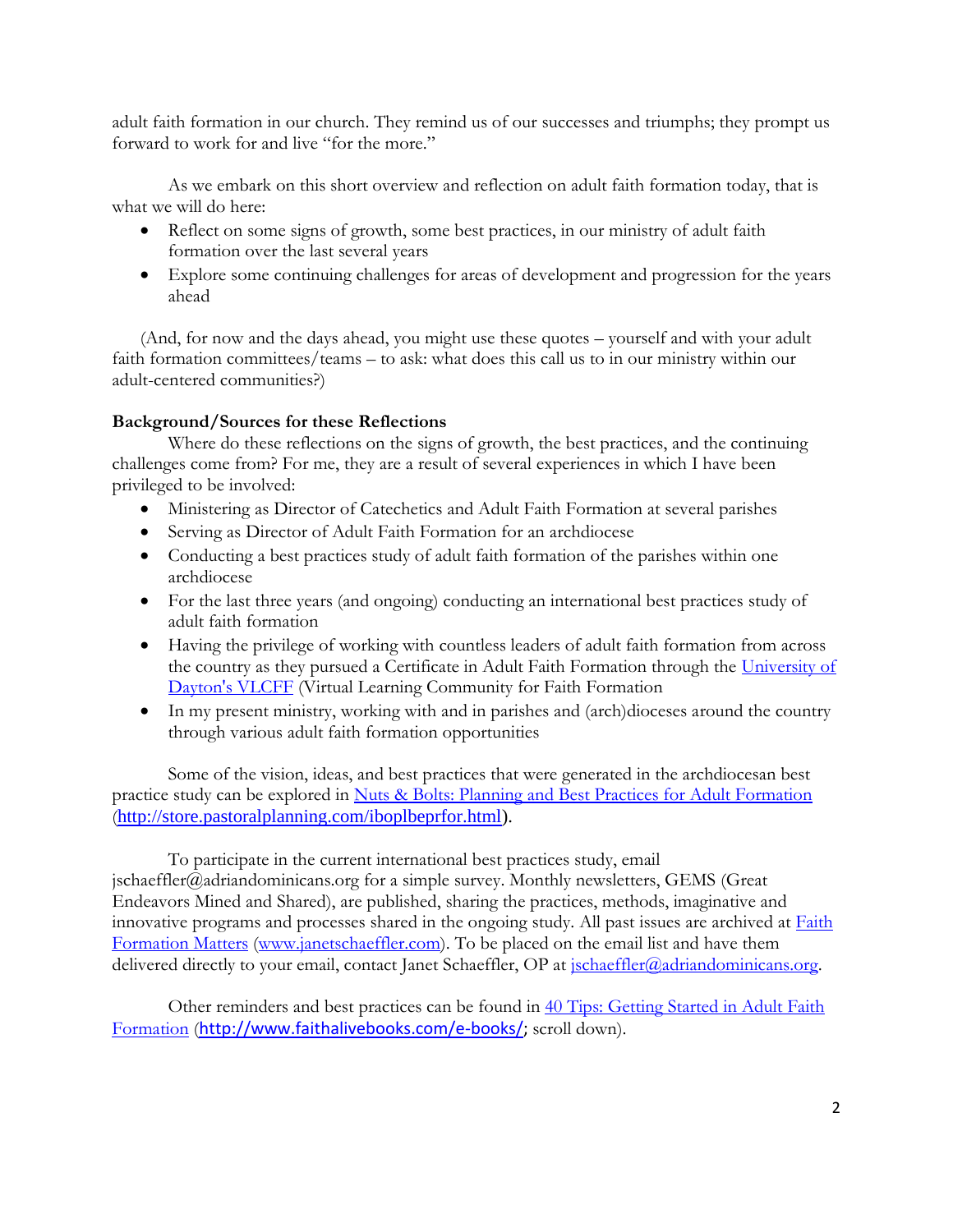Let us, first then, explore some signs of growth in our understanding and practice of adult faith formation over the last several years which are evident as any of us look around; which, for me, stand out in the various opportunities that have been shared in the two best practices studies with which I have been involved.

#### **Best Practice 1: Leadership**

Adult faith formation doesn't just happen. Wherever there is a thriving community, committed to ongoing growth in the faith journey, there is dedicated – and designated – and formed leadership.

For years, many practioners have advocated for the profession of adult faith formation ministry. "Giving focus to adults through provision of a specialist can mean more significant ministry to all adults and increased quality of educational efforts with them….The Director of Adult Religious Education is more than a promoter of denominational programs for adults or an 'activities director' for adults. … The Director of Adult Religious Education must be an educator in the truest sense, establishing philosophy, cooperatively setting program objectives, assessing needs, and facilitating adult learning through the widest possible array of learning avenues." (R. Michael Wharton in "Working with Educators of Adults," in *Handbook of Adult Religious Education*, ed. Nancy T. Foltz. Religious Education Press, 1986)

While adult faith formation is the responsibility of the entire congregation, it nonetheless needs to be the specific responsibility of one staff member (and some church members serving on teams/committees) to lead this ministry.

The various best practices (in the two studies) usually were from churches in which there was a dedicated staff person and a church committee/team, working with them. One comment from a church member: "I thought we were doing a great deal to provide resources and opportunities for adult faith growth. It has just multiplied a thousand-fold since we have added a staff person who is dedicated to adult faith formation – in all its possibilities."

Yet, the challenge is that more and more anecdotal accounts, from around the country, as well as in the best practices studies, are telling us that less and less church staff are taking on more and more responsibilities (at a time when the needs of people are increasing). If someone becomes a "jack/jill of all trades, are they a master of none"? Will the catechetical vision of our congregations suffer, in particular the vision of the centrality of adult faith formation?

This key staff person needs the credentials and the time to devote to the ministry of adult faith formation. It's not just about planning a program here or there; bringing in three speakers a year! Adult faith formation is the way a congregation lives. This individual will advocate for the primacy of adult faith formation, helping everyone to view all dimensions of parish life through the lens of adult faith formation. This takes time and energy.

 "If the designated leader is the parish director of religious education or another staff person, adjustments may be needed in job descriptions so as not to shortchange the amount and quality of time and energy they can devote to adult faith formation. Otherwise their many responsibilities may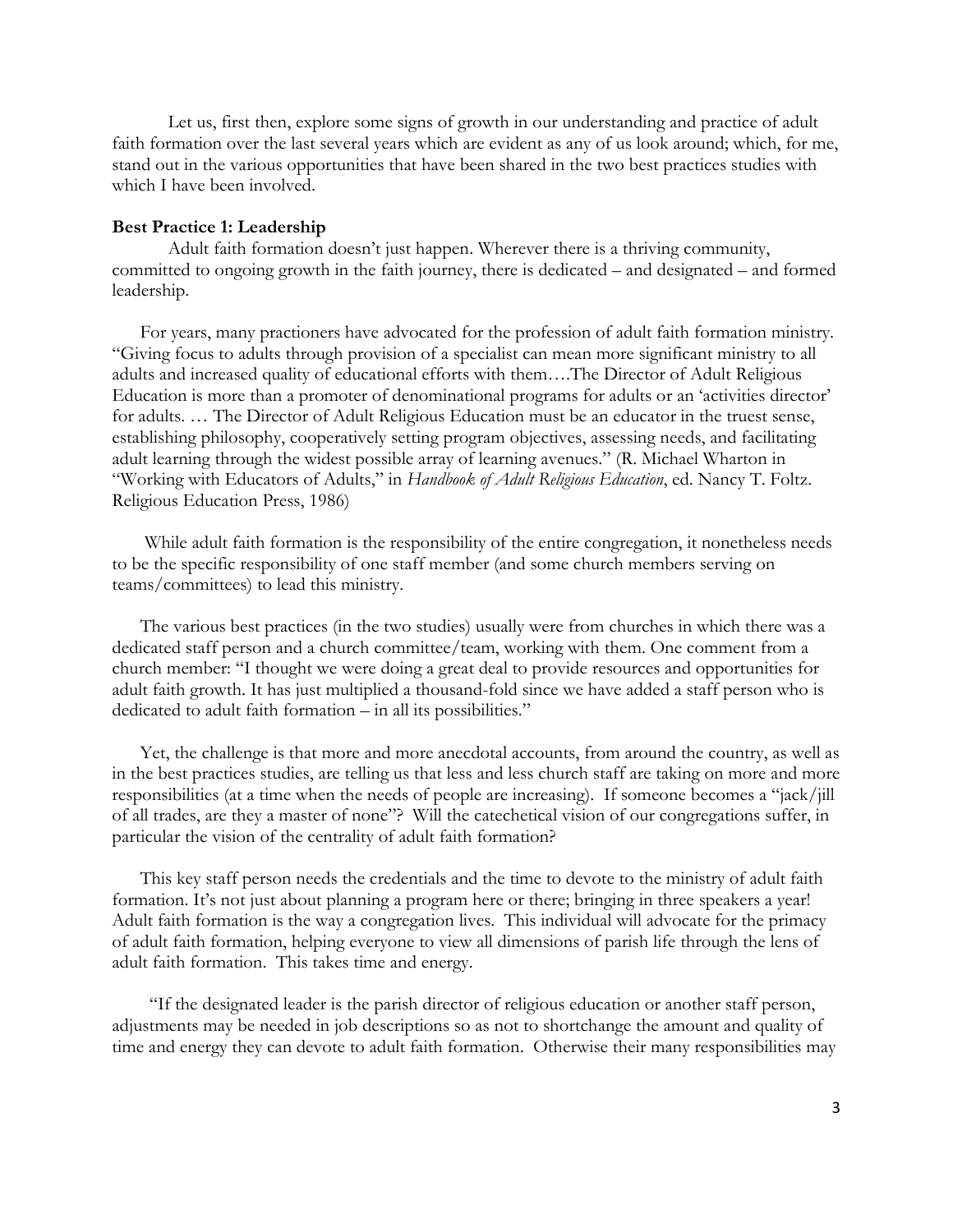prevent them from devoting sufficient time to this essential priority." (*Our Hearts Were Burning Within Us: The U.S. Bishops Pastoral Plan for Adult Faith Formation in the United States,* #136)

### **Best Practice 2: Needs assessment**

One of the principles of adult learning reminds us: Adults learn best when they have input into the what, why, and how they will learn. They are motivated to participate when they have been part of the planning.

One of the ways to be attentive to this is to do continual needs assessment, using various methods. The most successful best practices (in these two studies) are ones in which the needs of the people determined what was planned/offered.

A few of the many ways to do needs assessment:

- The evaluations which are done at the conclusion of adult faith formation events
- Continual reflection on the demographics of your parish/congregation: through an up-to-date census, as well as the statistics/demographics available from the local area (the city, county, region, etc.)
- Self-assessment inventories
- Invitation to people to be part of one-time focus groups and think tanks
- Interviews
- Parish surveys, especially ones done electronically, e.g. [SurveyMonkey](http://www.surveymonkey.com/)
- Staff and parish leadership (committees, teams, commissions, leadership groups, etc.) being observant and sensitive whenever they are present with church members: What is being talked about? What are the everyday concerns of the people?
- Pay attention to the minutes of the parish pastoral council/the church board: What are they spending their time on? What doesn't get time?

Leon McKenzie and R. Michael Harton, in *The Religious Education of Adults (*Smyth & Helwys Publishing, 2002), remind us what the congregations with best practices have experienced. "… interests and needs are not the same, though they are frequently confused by religious educators. An interest is an expression of some degree of desire, while need connotes a deficit. Religious educators often make the mistake of assuming that because adults express an interest in a topic, they will participate in a program addressing that topic. … Where genuine needs are concerned, the religious educator may confuse ascribed needs and perceived needs. Unfortunately, religious educators often observe adults or examine literature describing the life situation of a group of adults…, then they ascribe needs to the adults, proceeding to plan programs to address those ascribed needs. However, if adults do not perceive that these needs are real, they will not be motivated to participate. Ascribed needs may be the starting point in the assessment process, but they are never sufficient basis for program planning."

Therefore, planning goes beyond the various means of needs assessment. In the words of McKenzie and Harton,

 "Prospective participants should be brought into the decision-making process regarding the total educational program."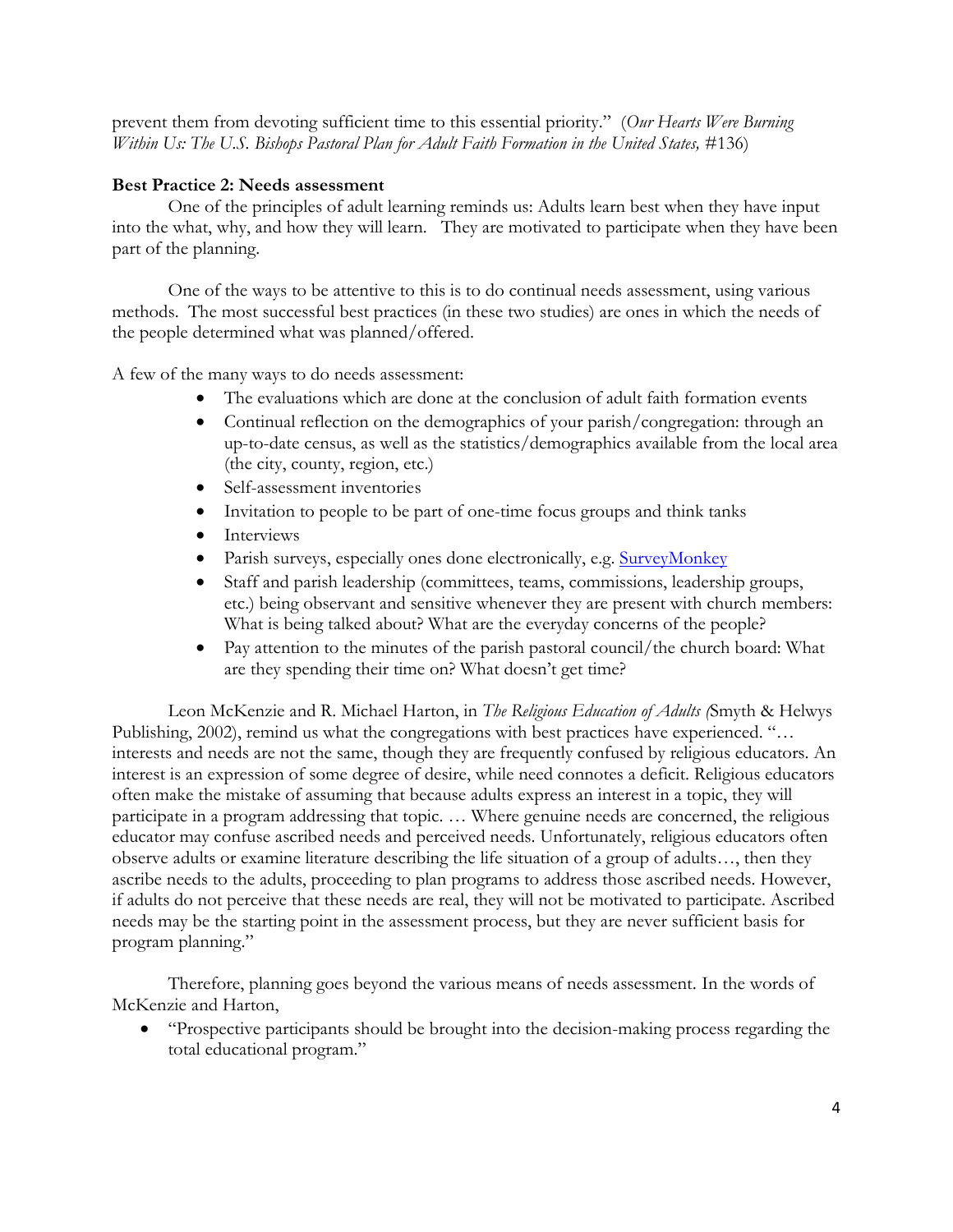- Adults should be invited to help the religious educator implement and administer the educational program.
- Adults should be invited not only to provide evaluations of the educational program but should also be involved, as is feasible, in the planning of program evaluation."

### **Best Practice 3: An environment of welcome and hospitality**

More and more books, articles, websites and blogs are discussing the importance of and providing suggestions for congregations to nurture an atmosphere of belonging for all.

Research has shown that people will engage in the life of the parish (e.g. respond to ministerial calls, participate in adult faith formation) because of the atmosphere/environment of the church. One of the key features of this environment is being welcomed/a feeling of belonging.

In most cases, belief does not lead to belonging, but rather, belonging leads to belief, according to current research by the Gallup Organization (*Growing an Engaged Church* by Albert J. Winseman, Gallup Press, 2007).

Hospitality (in all its ramifications) is a key ingredient *of* adult faith formation, but the atmosphere of the parish, its theology of welcome, precedes adult faith formation. Without a welcoming, hospitable environment, very few parishioners – and visitors - will be interested in or motivated for adult faith formation.

### **Best Practice 4: Adult ways of learning**

It is obvious today, especially where best practices are happening, that ministers and committees understand and appreciate that adults learn differently than children.

We understand andragogy. Originally used by [Alexander Kapp](http://en.wikipedia.org/wiki/Alexander_Kapp) (a German educator) in 1833, andragogy was developed into a theory of [adult education](http://en.wikipedia.org/wiki/Adult_education) by the [American](http://en.wikipedia.org/wiki/United_States) educator [Malcolm](http://en.wikipedia.org/wiki/Malcolm_Knowles)  [Knowles.](http://en.wikipedia.org/wiki/Malcolm_Knowles) Knowles asserted that andragogy (Greek: "man-leading") should be distinguished from the more commonly used [pedagogy](http://en.wikipedia.org/wiki/Pedagogy) (Greek: "child-leading") when working with adult education.

Knowles' theory can be stated with six assumptions related to [motivation](http://en.wikipedia.org/wiki/Motivation) of adult learning:

- Adults need to know why they need to learn something before learning it.
- The self-concept of adult is heavily dependent upon a move toward self-direction.
- Prior experiences of the learner provide a rich resource for learning.
- Adults typically become ready to learn when they experience a need to cope with a life situation or perform a task.
- Adults' orientation to learning is life-centered; education is a process of developing increased competency levels to achieve their full potential.
- The motivation for the adult learner is internal rather than external.

These assumptions have led to much reflection and best practices regarding the principles of [adult learning](http://www.janetschaeffler.com/Adult_Learning_Principles__2_.pdf) [\(http://www.janetschaeffler.com/Adult\\_Learning\\_Principles\\_\\_2\\_.pdf\)](http://www.janetschaeffler.com/Adult_Learning_Principles__2_.pdf).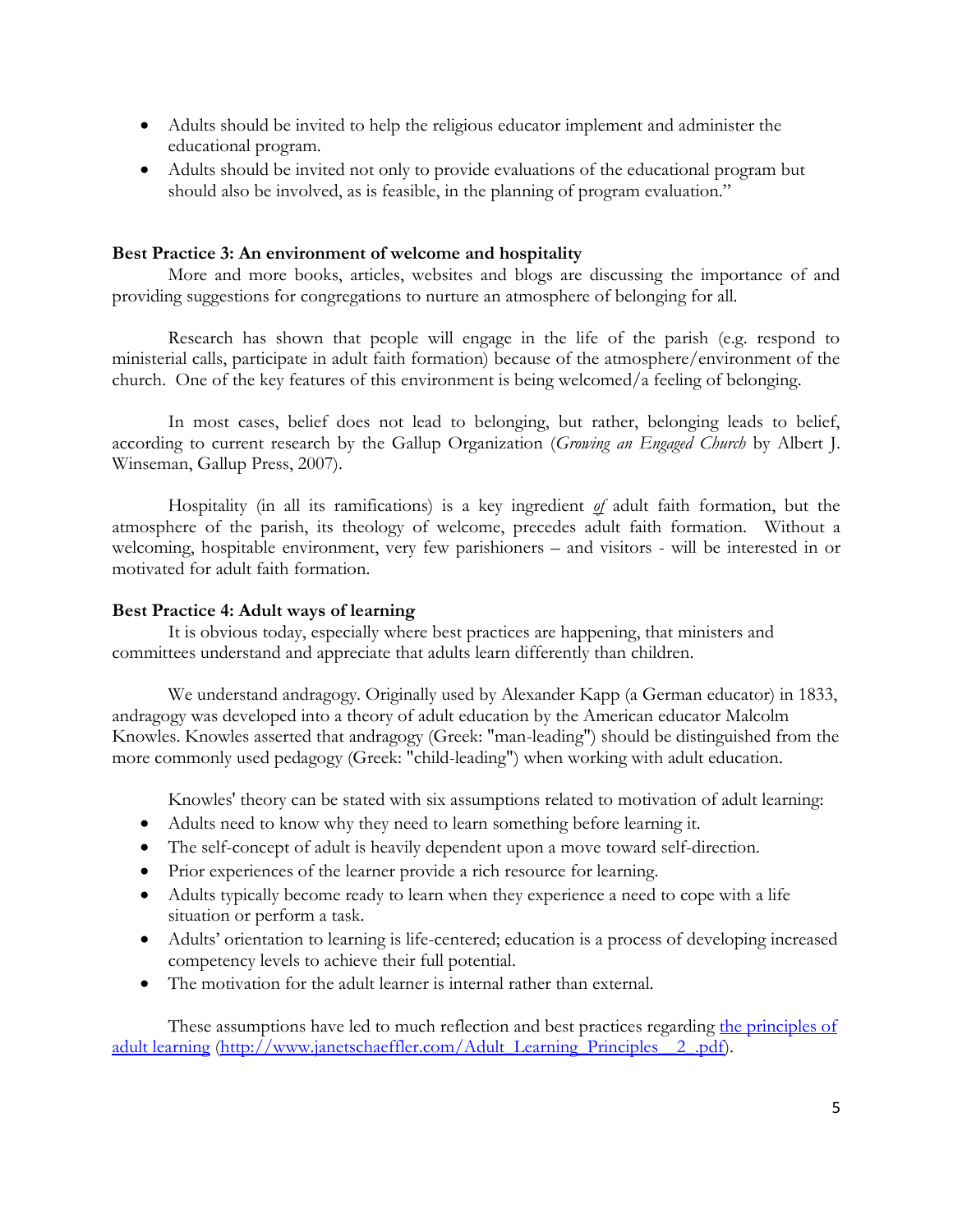#### **Best Practice 5: Involvement – participation**

 One of the significant signs of growth in adult faith formation – seen in the best practices studies - is the tendency to "ban the lecture" as a means of adult faith formation.

"Lecturing is the process whereby the notes of the teacher become the notes of the student without passing through the mind of either." (Mortimer Adler)

"There should be less talk. A preaching point is not a meeting point." (Mother Teresa)

Even though many "programs" still revolve around guest speakers, workshops, various courses, etc., there is a growing realization that "adults learn best when they are in conversation with other adults about things that matter." (Jane Regan in *Toward an Adult Church: A Vision of Faith Formation*, Loyola Press)

Significant time for conversation and exploration, as well as varied activities and all types of interaction, is the centerpiece of adult faith formation in thriving communities.

#### **Best Practice 6: Responding to the needs of communities of like interest**

Nearly a century ago Henry Ford invented the famous assembly line that is credited with putting Detroit, and the world, in the "Mass Production" business. When he introduced the Model T, the marketing message was essentially, "You can have any color you want as long as it is black."

Donald Tapscott, the author of several books on today's digital world, uses a different term to describe what drives business today: "Mass Customization." In effect, "you can have whatever you want customized to your wishes."

What does this mean for adult faith formation? We can no longer approach adult faith formation with a "one-size-fits-all" mentality. "…adults will be interested in (and need) different aspects of the religious according to their personal faith development and expression. An approach of 'corned beef and hash for everyone' (which is tantamount to 'We don't care what you need, this is what you get because this is what we've got') and programs based simply on what the religious educator or pastor wants to teach are too capricious." (Leon McKenzie and R. Michael Harton in *The Religious Education of Adults*, Smyth & Helwys Publishing).

All we have to do is look at our congregations and we easily realize the diversity and, therefore the reality, that different groups need different things, for instance:

- Parents of young children need something different than empty nesters
- Those who have just lost a job have unique needs
- People who are new in the faith need something different than those who have been deeply practicing the faith for years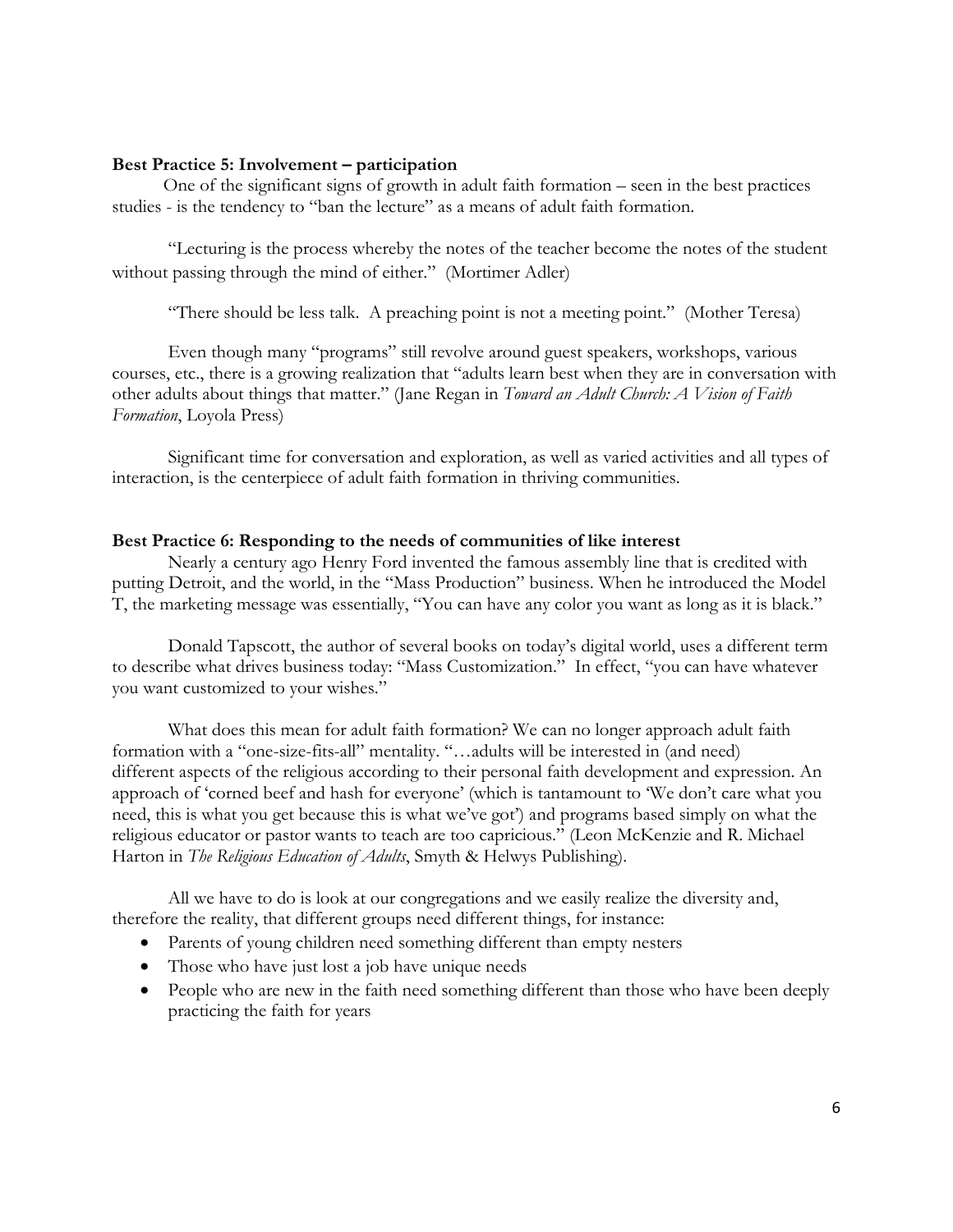Certainly, there are times when "mixed groups" are important; we learn from the wisdom and experiences of each other. Yet, many parishes/congregations tell us that they have better responses to offerings when the offerings are for specific groups, for communities of like interest.

- Scripture study programs for men, often at times convenient for their work schedules, seem to attract more men than a generic Scripture program.
- A program exploring various forms of prayer can be offered for couples, for those in grief, for new parents, for baby boomers, etc.
- Would specific groups be attracted to offerings, such as: Effective Grandparenting, Relating Effectively to your Adult Children, Balancing Love, Work and Life, Support Group for Adult Children of Aging Parents, Juggling the Rhythms of Family, Planning to Age Gracefully (and Have Fun Doing It)?

Seth Godin, a prolific author and the past Director of Direct Marketing for Yahoo could be talking to adult faith formation directors and congregational leaders when he says in *Small Is the New Big: and 183 Other Riffs, Rants and Remarkable Business Ideas* (Portfolio, 2006): "A product for everyone rarely reaches anyone."

There are many more signs of growth, examples of vitality in adult faith formation. Unfortunately, they can't all be explored here. Let's move to some of the continuing challenges for areas of development and progression which lie before us for the years ahead. These challenges surface, in various ways, as one observes and examines the best practices prevalent today.

### **Challenge 1: An integrated approach of pastoral planning**

Even though there are meaningful things happening in adult faith formation throughout the various churches, how are they planned?

In some congregations, one or two people think of an idea for an adult faith formation program. Eight or ten people show up. Three months later, the same one or two people think of another idea and the same eight to twelve people come.

People wonder why "it's not working."

Adult Faith Formation – like anything worthwhile - has to be systematically planned. It can't be sporadic; it can't belong to just a few people.

Adult Faith Formation is the work of the parish. It needs strategic, pastoral planning.

In some instances, congregations have a "flashbulb approach" to planning adult faith formation. Someone has an idea; thus a 4-week Scripture series is planned for next month. In a few months, someone (or the same person) has another idea; a three week series on prayer is scheduled, beginning in two weeks.

Are there vision and goals behind this approach in order to have a comprehensive, integrated plan? Is there a sense of: Where are we going? Are there specific programs and processes that are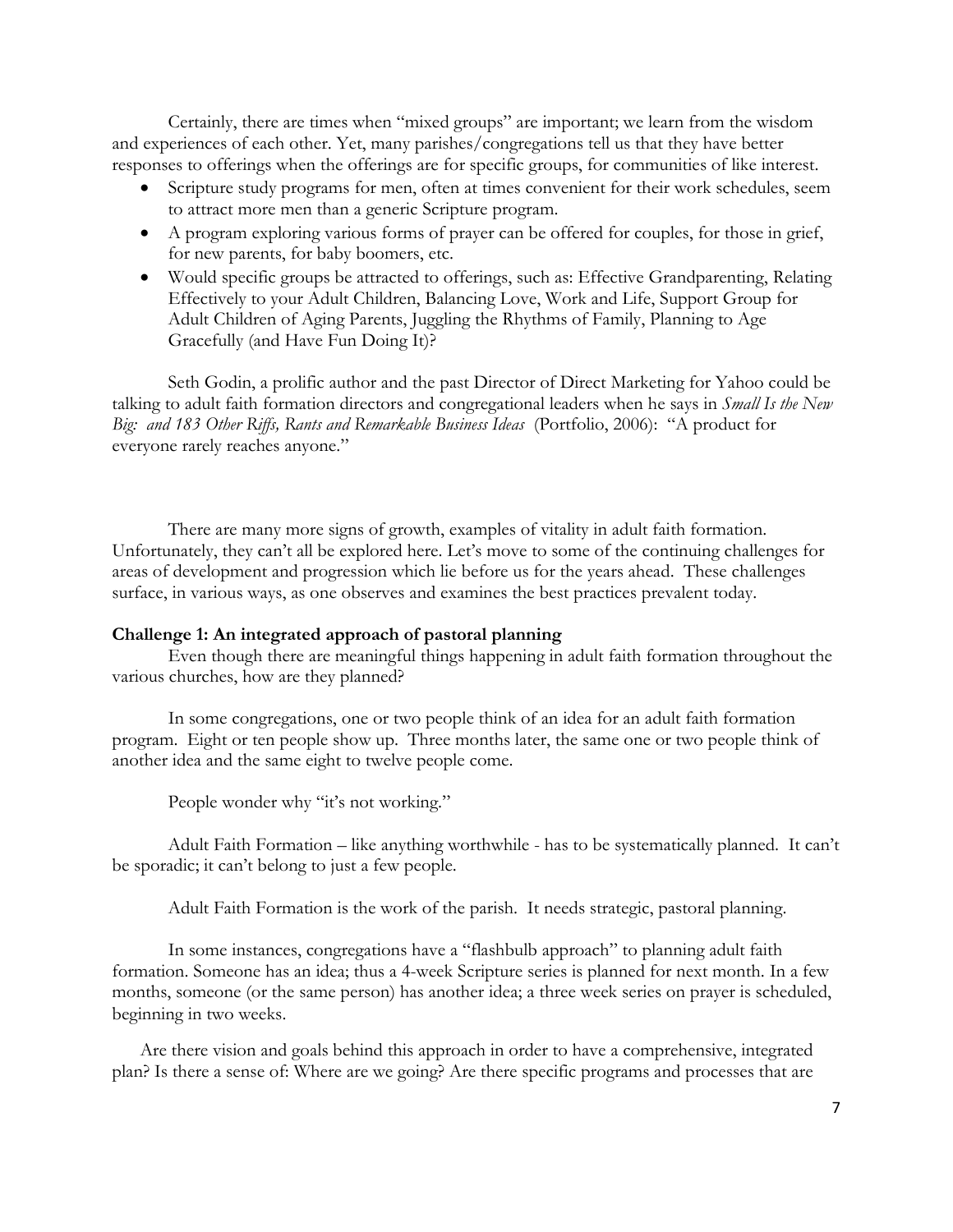planned to fit together rather than scattered programs and projects that are thought of and plopped in at the last moment?

 At the same time, and this might seem contradictory, but it's not. (It's the way of realistic planning today: both/and.) This is a fast-changing world. We also need to be able to adapt, within our long-range plans, adapt to changing conditions and needs while not losing our focus or our vision. "Adaptive planning," "tweaking" our integrated long-range plan is frequently a necessary step with today's fast-paced, ever-changing world, if we are going to be open and ready to meet the needs that arise and surprise us. Our long-range plan of three or five years – necessary as it is -- can't be set in stone; conditions change.

Some churches have commented in the best practices study:

- "Our most successful programs were in response to what was happening in 'popular, everyday' culture – the needs of the people."
- "What people needed were responses/help to what was happening in their lives, our nation's life, our Church's life which we didn't know was going to happen when we set our long range plan."

Often, too, when we think of pastoral planning, we think of naming/scheduling all the programs. In reality, programming is not the first thing that happens, even though that is the most visible part of adult faith formation ministry. Much needs to precede it and surround it.

Some possible components of a parish pastoral plan for adult faith formation:

- Church mission statement
- Church mission statement for faith formation
- Church vision statement for adult faith formation
- Name the leadership model
- Goals for adult faith formation for the following 3-5 years
- Strategies and objectives
- Implementation Process
	- o Budget
	- o Marketing/publicity
	- o Facilities
	- o Time line
	- o Schedule
- Methods of Evaluation
	- o Individual programs
	- o Annual evaluation of plan
	- o Evaluation from the standpoint of the staff, committee, facilitators

Some (not all) fundamental reminders about pastoral planning for adult faith formation which can be gleaned from today's best practices: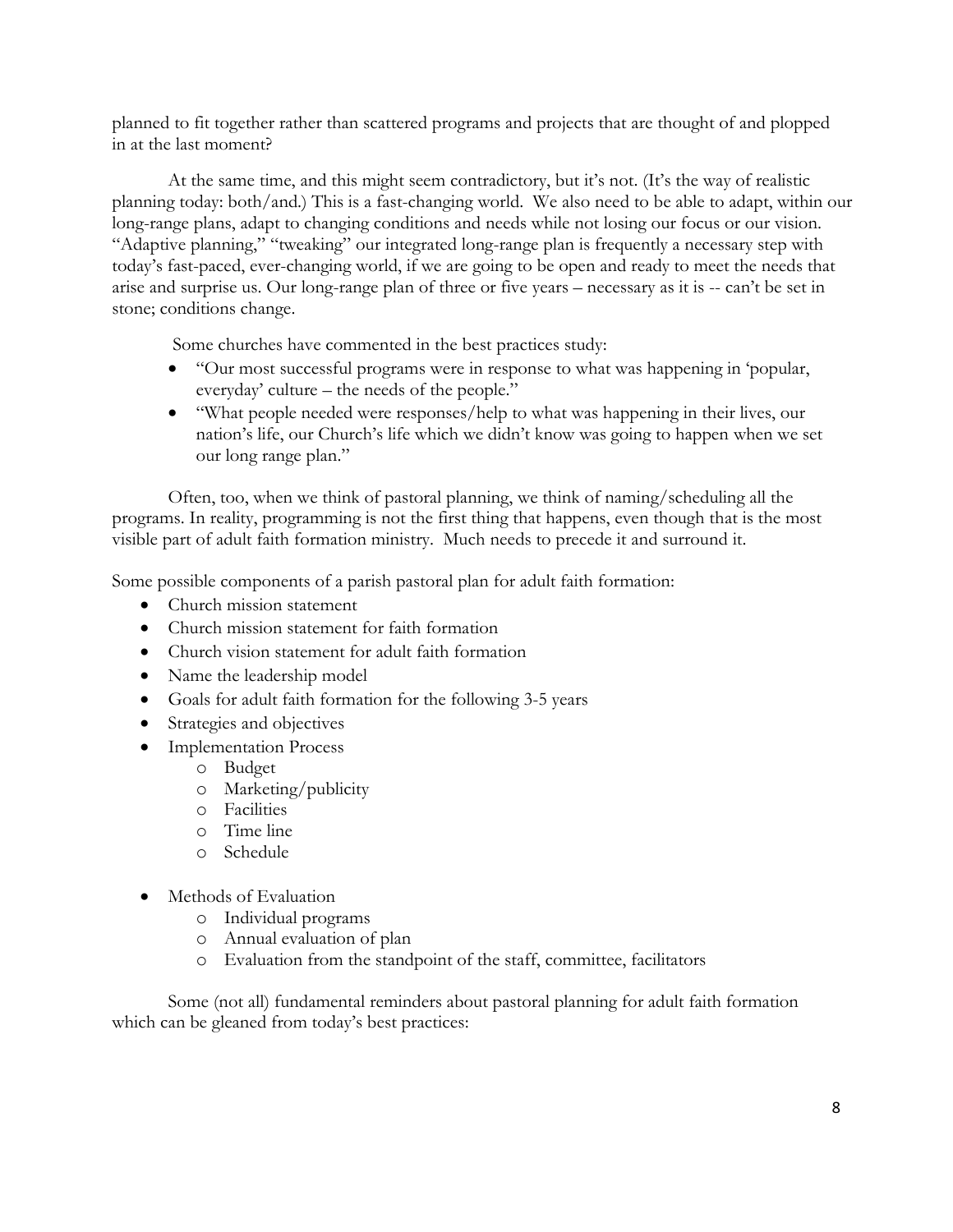- It's never ended! The congregation is always changing. Even though the plan may be "set" for three-to-five years, it always needs to be evaluated. Is it meeting the current needs of all members?
- A successful plan touches everyone. How can the most people have input into it? How will you provide for people's voices, their needs, dreams, interests, to be heard as you explore the questions: who are we as a congregation? What are we about? What has to happen if we are to continue to be disciples of Jesus in the next five years?
- Continually use various means to do needs assessment, to listen to the interests and desires of all the adults of your congregation.
	- o What are the life issues: family, work, suffering/grief, relationships, etc.?
	- o What are the life tasks facing them in their particular age/stage in life?
	- o What are the current milestones/transitions being faced: birth, celebration of first sacraments, career changes, unemployment, retirement, illness, separation and divorce, death of family and friends?
	- o What are the religious needs: connecting faith and life, making moral decisions, living the teachings of the church?
	- o What are the spirituality needs: growing in relationship with God, living as disciples in everyday life, deepening prayer, connecting justice and spirituality, etc.?
	- o What are the experiences and needs of each of the cultural communities in the congregation?
- Therefore, there will probably be various tracks in a pastoral plan for adult faith formation to allow adults to follow their interests and to minister out of their strengths.
- Everything we do teaches. Thus, can the very act of creating the plan help church leaders and members deepen their realization of mission? The mission of a congregation – and each member - is the mission of Christ: to reveal the good news of God's love, to build the Reign of God. How concretely does a specific congregation do that?

## **Challenge 2: Adult Faith Formation is all-encompassing; it is not a "program"**

 Even though a typical definition that comes to mind when one hears "adult faith formation" might be: "intentional learning experiences that deepen, expand, and make explicit the learning in faith that is, hopefully, already part of the life of the believing community," adult faith formation goes well beyond that!

Adult faith formation is much more than programs, much more than intentionally planned learning experiences. Even the intentionally planned learning experiences can (should) happen in a myriad of ways; but it is also obvious there are other ways that faith grows and deepens within the church setting. To name just a few:

• celebrating weekly worship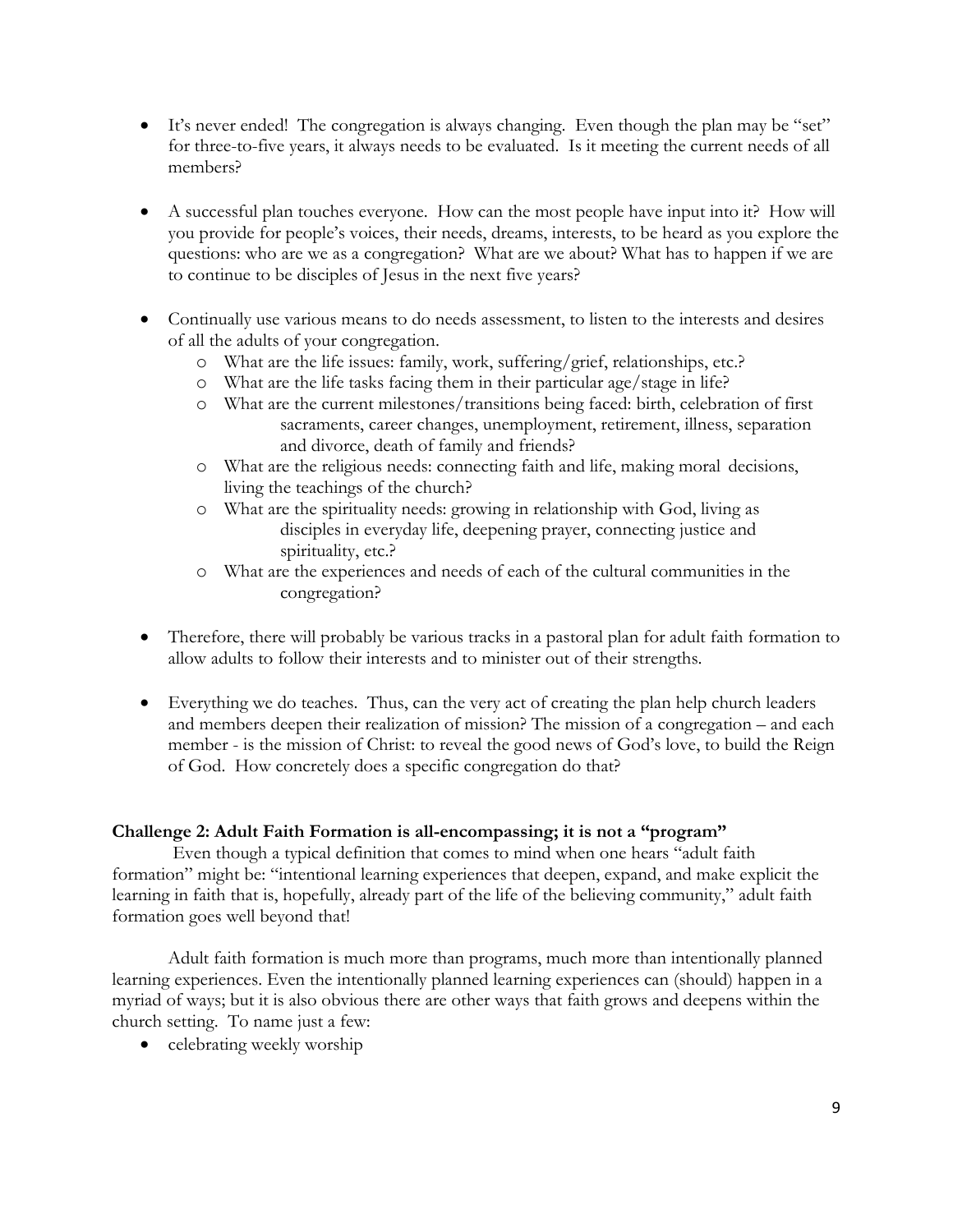- participating in outreach activities, especially if there is an opportunity to reflect with others on how the experience personally effected the "givers"
- joining with others to sign a petition for a justice issue
- celebrating the sacramental life of the church
- helping build a house with Habitat for Humanity
- prayer groups
- spiritual direction available at/through the church

 For twenty centuries the church has lived the mission of Jesus, by helping each person to participate and contribute, to be always more fully a faithful, prayerful, serving and learning member of the Body of Christ through:

- koinonia (community)
- leiturgia (prayer and worship)
- didache (teaching)
- kerygma (proclamation)
- diakonia (outreach)

All of these ways are formational! Each of these ways teaches, help a person grow in faith. Truly, each is adult faith formation.

Adult faith formation is much more than programs; the parish is the curriculum (*Fashion Me a People: Curriculum in the Church* by Maria Harris. John Knox Press, 1989). Each of the ways mentioned above is unquestionably formational. Everything forms the curriculum, the "course of study," for our faith growth.

 The Gospel message is always being communicated (or contradicted) in everything congregations do:

- budget decisions
- the way a secretary answers the phone
- the prayerful atmosphere of all gatherings
- $\bullet$  the living of the social justice teachings of the church
- the emphasis placed on following Scripture, etc.

…all communicate and form the faith of everyone in the parish.

 Does the parish pastoral council, boards and committees annually ask themselves the question: In everything that we are living, doing, and ways that we are functioning as a parish, what are we teaching people?

- about God
- faith and life
- about prayer
- about being Church
- about justice and peace
- about living and bringing about the Reign of God?

Adult faith formation is not just about planning six week programs; it is about the way a parish lives moment by moment.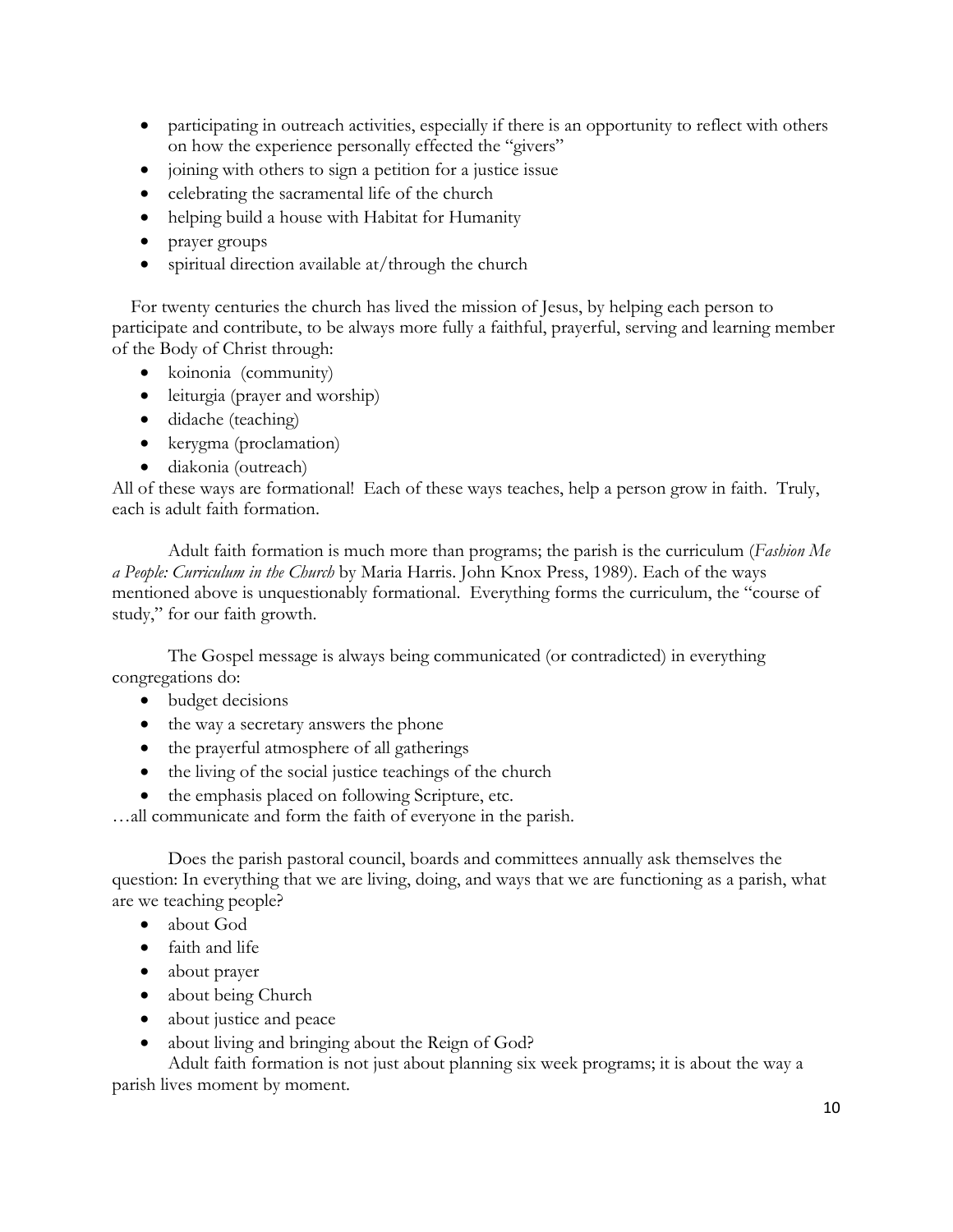Adult faith formation is much more than programs; it's about being a learning community. In *Toward an Adult Church*, Jane Regan says: "…being a community that fosters adult faith is not primarily specific programs, but… lifelong learning… What needs to be formed is a parish that is a learning community."

 In her chapter, "The Aim of Catechesis" in the book *Horizons and Hopes: The Future of Religious Education*, Jane names four of the many significant implications she sees flowing from this:

- Adult faith formation within the parish as a learning community is an integral part of parish life at all levels.
- Structures are created within the parish which provide space for genuine conversation among adults.
- The wisdom of all members of the parish community is consistently recognized and affirmed.
- The overarching goal of adult faith formation is to foster a sense of mission rather than simply to enhance membership.

Adult faith formation is much more than programs; it can (and does) happen anywhere. Most adults live their faith at church 3% of their time; the rest of their time they are living it at home, in their neighborhoods, in their workplaces, etc. They live it and deepen it by things such as:

- answering a question from a co-worker about what they believe
- making Lenten resolutions
- praying with their spouse/family
- struggling with a decision and talking it over with other people of faith
- forgiving at home, forgiving in their neighborhood, forgiving in their community
- responding with care, compassion, and kindness often on the spur of the moment Frequently, busy lives today don't always allow time for people to show up for scheduled "six-week programs" but that doesn't mean they're not learning/growing in faith. What are we doing to enable them to understand/appreciate their on-going growth?

Adult faith formation is much more than programs; it's about who we are. The search for God, the call to discipleship, is rooted in all we are, all we do. It is the very essence of everything we do. Diana Butler Bass (*Process, Not Program: Creating Congregations of Learning and Practice*. Herdon, VA: Alban Institute) says: churches "are communities of transformation - places where people come to encounter God and know God more deeply."

The goal of catechesis - to help bring people into intimacy with Jesus Christ - is at the heart of everything that happens in and at the church. Adult faith formation pervades everything; it is happening all the time.

Diana Butler Bass goes on to say, "Adult faith formation is the gathering and strengthening place for learning to be a Christian, for mentoring others in faith, and for practicing faith corporately. It is the heartbeat of churchgoing in the twenty-first century."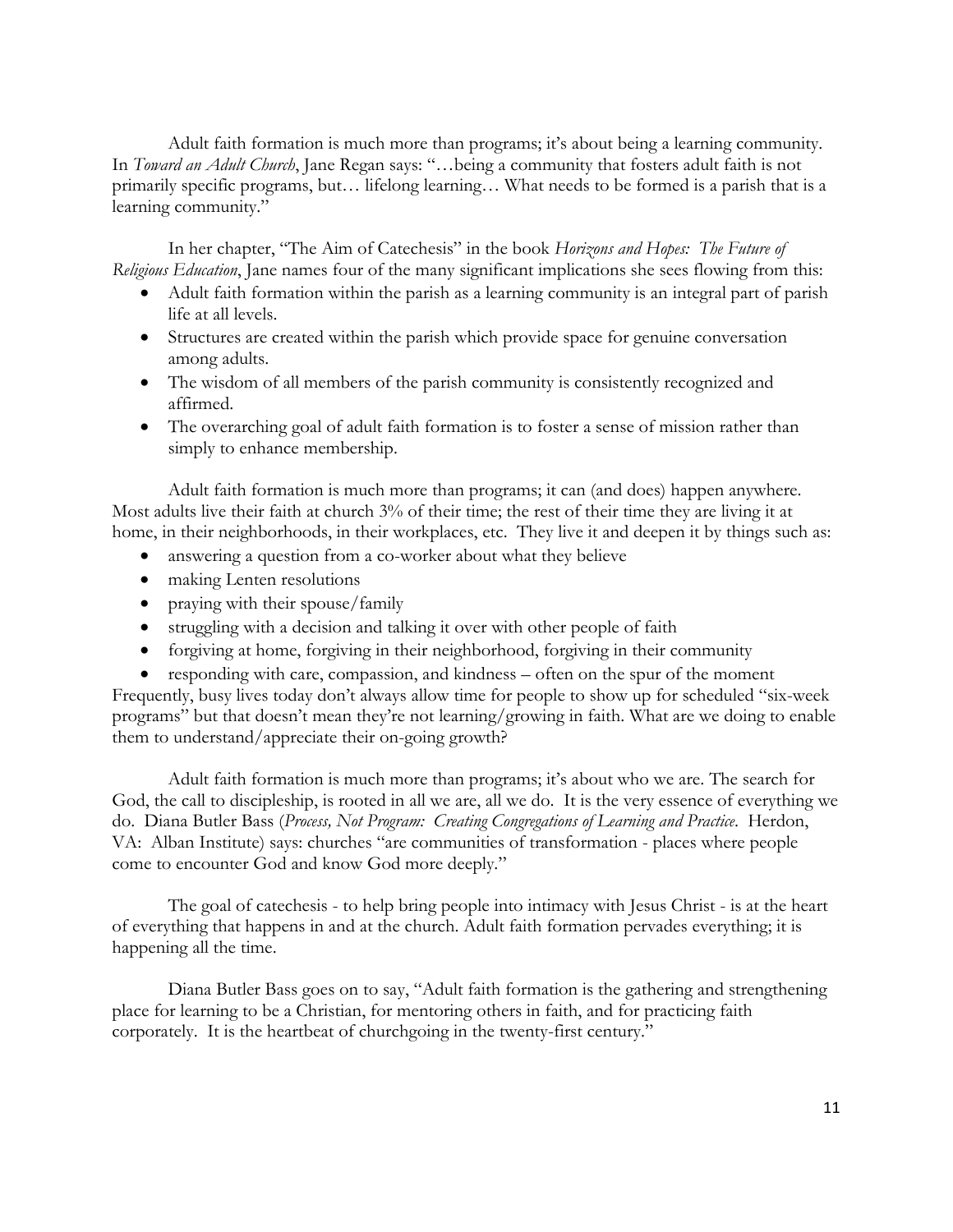In the same vein, noted author Kathy Coffey said in a *National Catholic Reporter* podcast: "We don't go to an art museum to see art on the wall there. We go to an art museum to be sensitized to beauty everywhere. It is much the same with church. We go to church to be sensitized to the holiness that is everywhere."

Our very *being* the Church teaches. What are we "teaching" this week? each and every week? all the time?

### **Challenge 3: Content, Opportunities, and Delivery Systems Need to be Comprehensive**

People's needs are many. Our congregations are, naturally, filled with people at various stages of faith development, people with various life needs, people engaged with the Christian community in differing ways.

Adults today learn in multiple ways. There was a large body of research conducted during the 1980's about adult learning. The consensus was that roughly 85% of what adults learned then was not in a formal setting, classroom, or lecture hall. That was 10-15 years before the Internet. There has been a significant paradigm shift with adult learning today driven by the Internet and since 2007 by the Wiki world (peer to peer sharing). If 85% was the informal percentage in the 1980's, just think what it would be today. What it will be tomorrow?

Part of the pastoral planning and programming, then, needs to ensure that, in every instance (content, opportunities, locations and schedules, and delivery systems, etc.) everyone is thinking outside the box, is planning comprehensively. What we've done, the way we've always done it, is not adequate today.

One tool (among many) to help congregations/parishes evaluate their present processes and programs, as well as comprehensively plan for the future is [What Are We Providing for Adult Faith](http://www.janetschaeffler.com/AFF-Helps.html)  [Growth?](http://www.janetschaeffler.com/AFF-Helps.html)

As the directions for this process state, looking at the delivery systems is as important as the content. Not every need has to be responded to with a "three-week program," "a lecture series." There are multiple delivery systems available today. Are we expanding our understanding and conviction of the many ways, places, methods which enable adult learning today?

#### **Challenge 4: Motivation to learn when facing life's transitions**

As crucial as it is to have designed, scheduled opportunities for ongoing faith formation in congregations

- consider your own life,
- think about your family's life,
- When were the life-changing moments?

 Probably most of them happened outside of "pre-planned" self or family improvement sessions or adult faith formation sessions on various church themes. Upon reflection, most people realize that usually their deepest faith growth occurred during the unpredictable situations – and even crises – of normal, everyday life.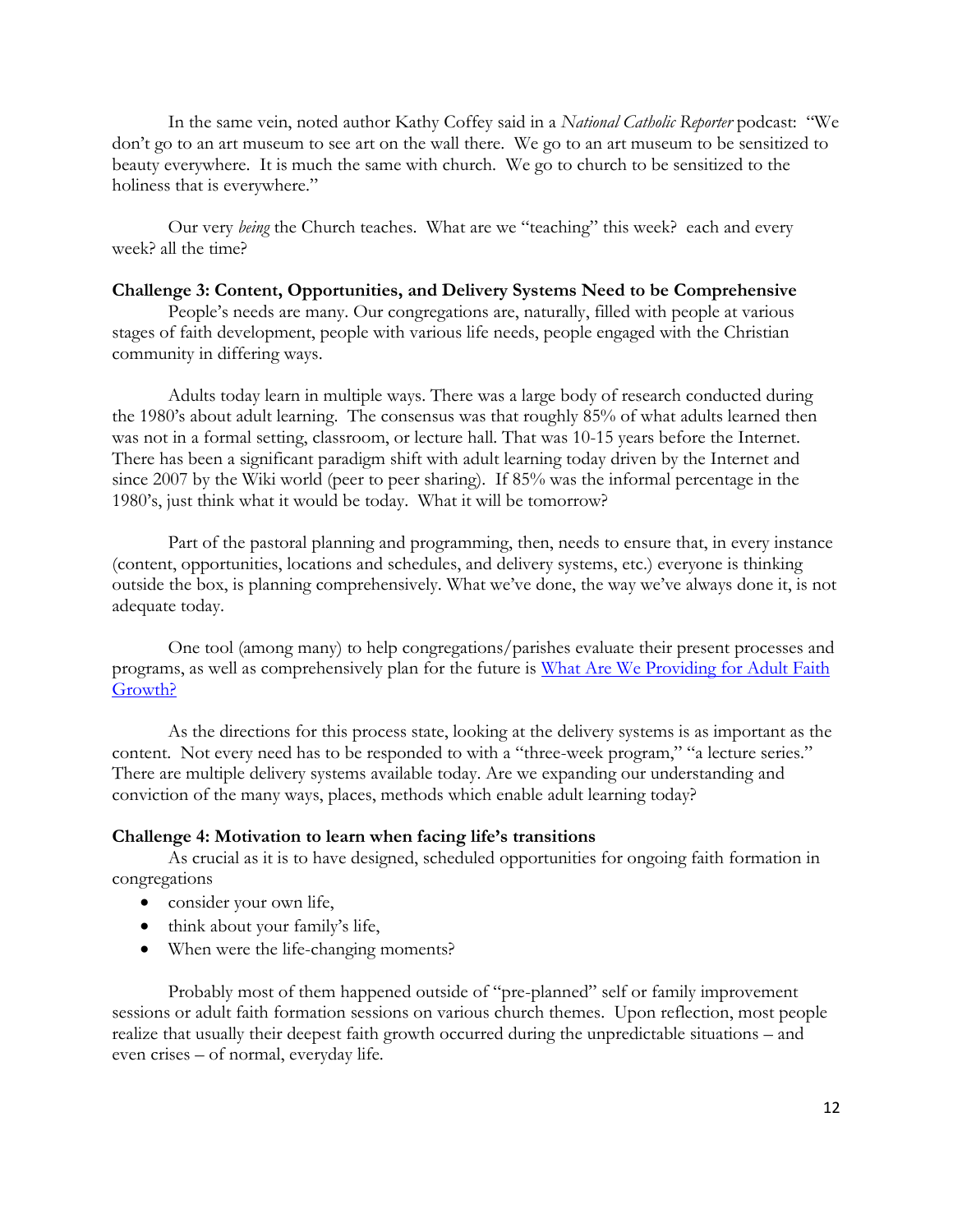Diane Tickton Schuster ("Placing Adult Jewish Learning at the Center," *Agenda: Jewish Education JESNA*, Issue #16 Summer 2003), names our reality: "Adulthood is filled with transitions: geographic relocations, family formation and re-formation, career changes, empty nests, unanticipated illness, divorce, and the loss of loved ones. In times of transition, most people experience feelings of disorientation and tend to question personal priorities; they may seek to "finish unfinished business" or develop new dimensions of their lives. More often than not, adults in transition perceive educational institutions as important resources during times of change. They look to education to acquire new meaning perspectives and frameworks that can help regain 'order and stability' in their lives."

This reality is also affirmed by Malcolm S. Knowles, Elwood F. Holton III, and Richard A. Swanson in *The Adult Learner,* sixth edition. Elsevier, 2005) as they summarize the research which constitutes the foundation of adult learning theory:

- "Adults' orientation to learning is life-centered; therefore, the appropriate units for organizing adult learning are life situations, not subjects.
- Experience is the richest resource for adults' learning; therefore the core methodology of adult education is the analysis of experience."

As crucial as congregations are at these times of transitions, Rex Miller (*The Millennium Matrix: Reclaiming the Past, Reframing the Future of the Church* Jossey-Bass, 2004) reminds us that our response, our walking with people during transitions, takes many forms; it's not only "information." "Discipleship is not a small group or classroom topic. It is a lab project, a choreographed dance, an art taught under the eye of a master."

Thus, the task for churches is to be aware of all the transitions which are touching the lives of people today. Since adult faith formation is all-encompassing, what are the programs, processes, support, resources – and even challenges – which people need during the various transition times?

## **Challenge 5: The quest for spirituality, for living faith**

All we need to do is listen to today's adults for five minutes and it becomes obvious that they are searching for ways to connect faith and life, to experience God, to live spiritually and faithfully in their everyday world, to probe for ways to answer – and live – the questions of the day. They are searching for life, for living – not simply knowing.

In *The Future of Faith: The Rise and Fall of Belief and the Coming Age of the Spirit* (HarperOne, 2009), Harvey Cox divides church history into three ages: the Age of Faith, the Age of Belief, and the Age of the Spirit.

- The Age of Faith (the time of Jesus to 400): Christianity was a way of life based upon faith (trust *in* Jesus)
- The Age of Belief (400 1900): A period of emphasis on creeds and beliefs (belief *about*  Jesus)
- The Age of the Spirit (1900 today): A Christianity based on an experience *of* Jesus. This time is also concerned about *practicing* the faith, rather than simply *knowing about* it.

The findings related in the book, *The Gallup Guide: Reality Check for 21st Century Churches* (Gallup Press, 2002), reiterate this: "The churches of America, in these opening years of the twenty-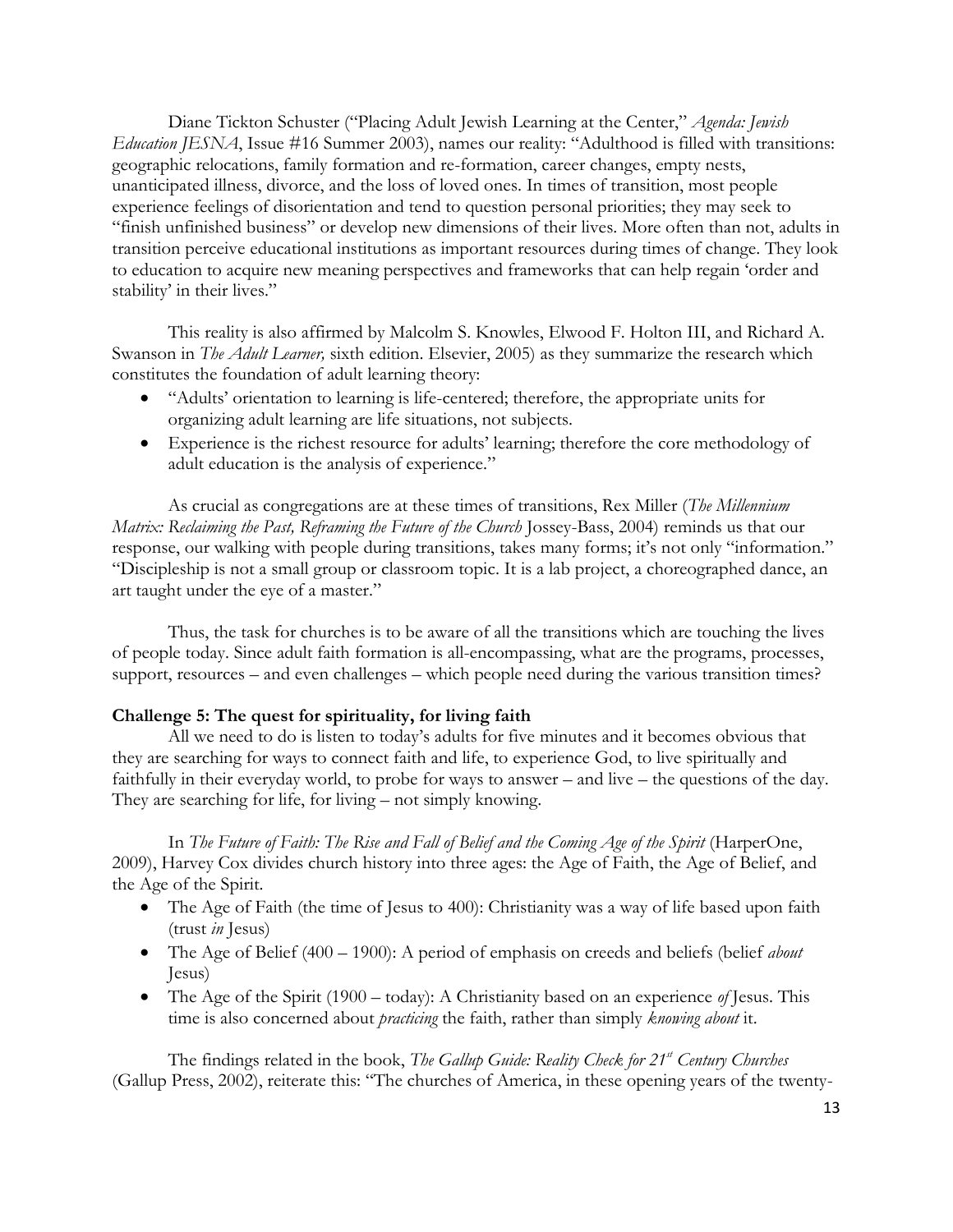first century, face an historic moment of opportunity. Surveys record an unprecedented desire for religious and spiritual growth among all people in all walks of life and in every region of the nation. There is an intense searching for spiritual moorings, a hunger for God."

In *Christianity After Religion* (HarperOne, 2012), Diana Butler Bass reminds us: "Belief is not going to disappear, and it will not become a relic of the religious past. Rather, as religion gives way to spirituality, the question of belief shifts from *what* to *how*. … *What* is not the issue – the world of religion is full of *what*. Instead, they have asked *how*. Belief questions have become, 'How do you believe?' 'How could I ever believe?' 'How does this make sense?' 'How would believing this make my life different?' or 'How would this change the world?'

… *How* moves us around in the question. Instead of being above the information, giving an expert opinion about something, *how* weaves our lives with the information as we receive, renew, reflect, and act upon what we sought. *How* provides actionable information… *How* is a question of meaning and purpose that pushes people into a deeper engagement in the world, rather than memorizing facts."

What does all this mean for congregational life and for adult faith formation? Many things! A few:

- When we plan for adult faith formation, where do we begin: with church questions or life questions?
- Does every opportunity of adult faith formation, help challenge people to ask the "so" what" question? What does this have to do with my everyday life? What am I going to do about it?
- The quest for spirituality, for living what I know, is the search today. Do all our opportunities engage people in that quest?

#### **Challenge 6: Formation for critical thinking**

We live in a challenging, constantly-changing world. As Jane Regan said ("Adult Faith Formation: Will It Catch on this Time? *America*, September 22, 2003): "…adult faith formation invites the believing community to look beyond their own community to the wider mission of the church."

The US Bishops' Pastoral Plan for Adult Faith Formation, *Our Hearts Were Burning Within Us*, challenges us to remember and live that one of the goals of adult faith formation is to "call and prepare adults to act as disciples in mission to the world. The Church and its adult faithful have *a mission in and to the world* …faith formation seeks to help each adult believer become 'more willing and able to be a *Christian disciple in the world*.'" (#72-73)

To be disciples we are called to make a difference in the world, to transform the world. In the midst of that responsibility today, there are unprecedented challenges, questions, and actions waiting for us. Mature adult Christians can respond because they have grown and developed several characteristics: living as a person of wisdom, not only knowledge; the ability of discernment, and skills of critical thinking.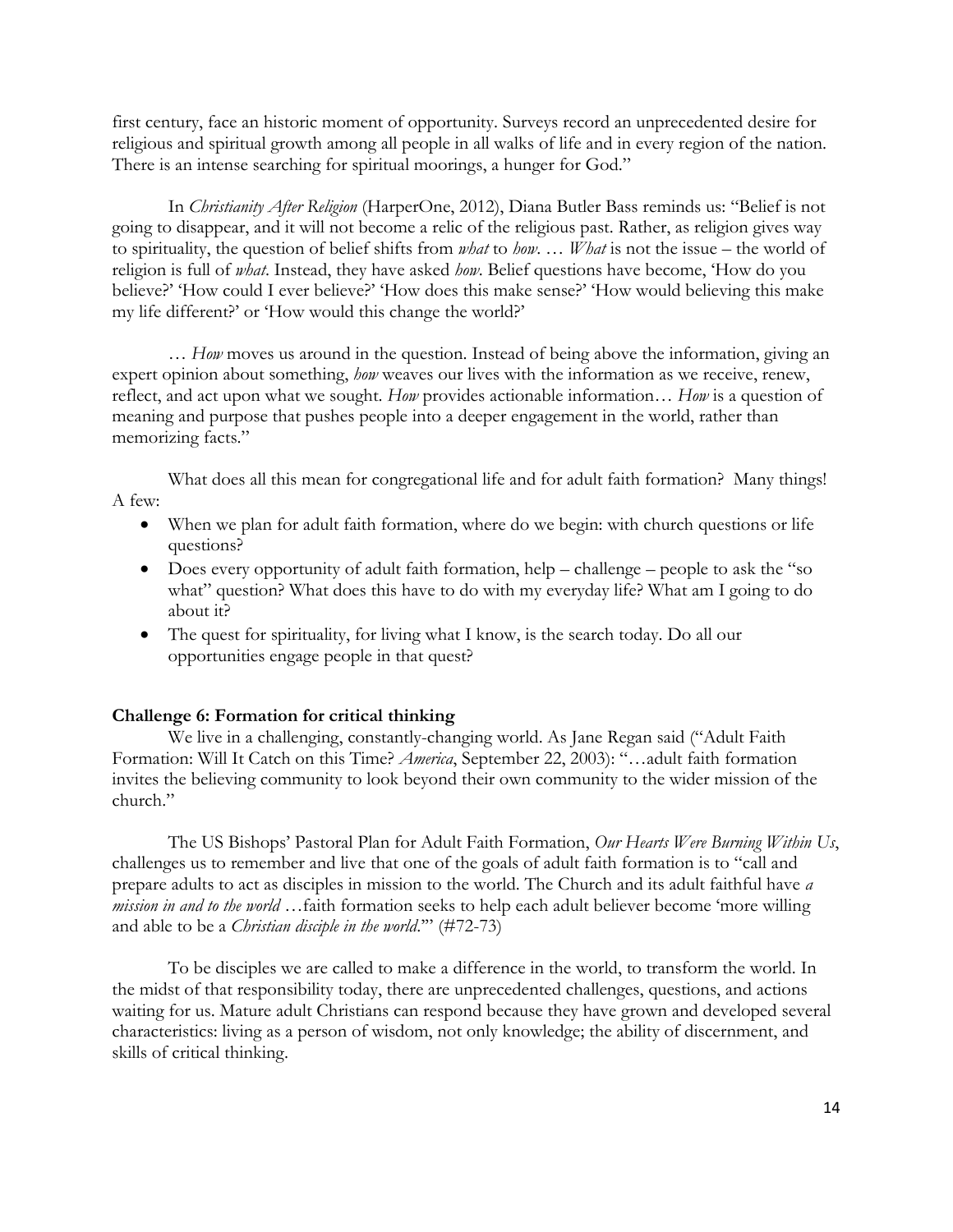Thus, as we invite adults on the journey of faith-growth, through varied adult faith formation opportunities, do the programs and processes provide an environment for formation and transformation, in addition to information? Are we equipping people to live – and act as a disciple – in today's real world?

## **Challenge 7: Embracing the Digital World**

Life is not the same as it was even ten years ago. It never will be again. Much of the change and way of life we experience today is because we are immersed in a digital world, even when we don't recognize it.

Fortunately today, we have many helps and supports to aid us in navigating this world, especially for adult faith formation:

- [Catholic Web Solutions](http://www.catholicwebsolutions.com/) [\(http://www.catholicwebsolutions.com/\)](http://www.catholicwebsolutions.com/)
- [Catholic Tech Talk](http://catholictechtalk.com/) [\(http://catholictechtalk.com/\)](http://catholictechtalk.com/)
- [Internet Toolbox for Churches](http://www.internettoolboxforchurches.com/) [\(http://www.internettoolboxforchurches.com/\)](http://www.internettoolboxforchurches.com/)
- [Catechesis 2.0](http://catechesis20.wordpress.com/web-2-0/) [\(http://catechesis20.wordpress.com/web-2-0/\)](http://catechesis20.wordpress.com/web-2-0/)
- *[Click 2 Save: The Digital Ministry Bible](http://www.amazon.com/Click-Save-Digital-Ministry-Bible/dp/0819227749/ref=sr_1_1?ie=UTF8&qid=1342270401&sr=8-1&keywords=click+2+save)* by Elizabeth Drescher and Keith Anderson
- *[Tweet If You Love Jesus: Practicing Church in the Digital Reformation](http://www.amazon.com/Tweet-You-Heart-Jesus-Reformation/dp/0819224235)* by Elizabeth Drescher
- *[The Word Made Fresh: Communicating Church and Faith Today](http://www.amazon.com/The-Word-Made-Fresh-Communicating/dp/0819222852)* by Meredith Gould
- *[Reaching Out in a Networked World: Expressing Your Congregation's Heart and Soul](http://www.amazon.com/Reaching-Out-Networked-World-Congregations/dp/1566993687/ref=pd_sim_b_2)* by Lynne Baab
- *Preaching the Social Media Gospel* by Meredith Gould
- *The Parish Guide to Social Media* by Clarissa Valbuene Aljentera
- *Connected toward Communion: The Church and Social Communication in the Digital Age* by Daniella Zsupan-Jerome (Liturgical

These are only a few; resources abound.

The best practices studies often illustrate that the challenge is that congregations are the last to embrace the potential of all that communications technology offers. Some best practices respondents said:

- "We aren't very advanced in the world of technology …"
- "We are just starting to use technology …"
- "We could use some help in this area!"

Countless opportunities can be lost for connection, for hospitality, for formation if the churches are not active contributors and users of all that is possible.

## **Challenge 8: The Challenges of the Digital World**

As we just explored, our digital world is here to stay and has unimaginable potential for adult faith formation. The possibilities only multiply each day.